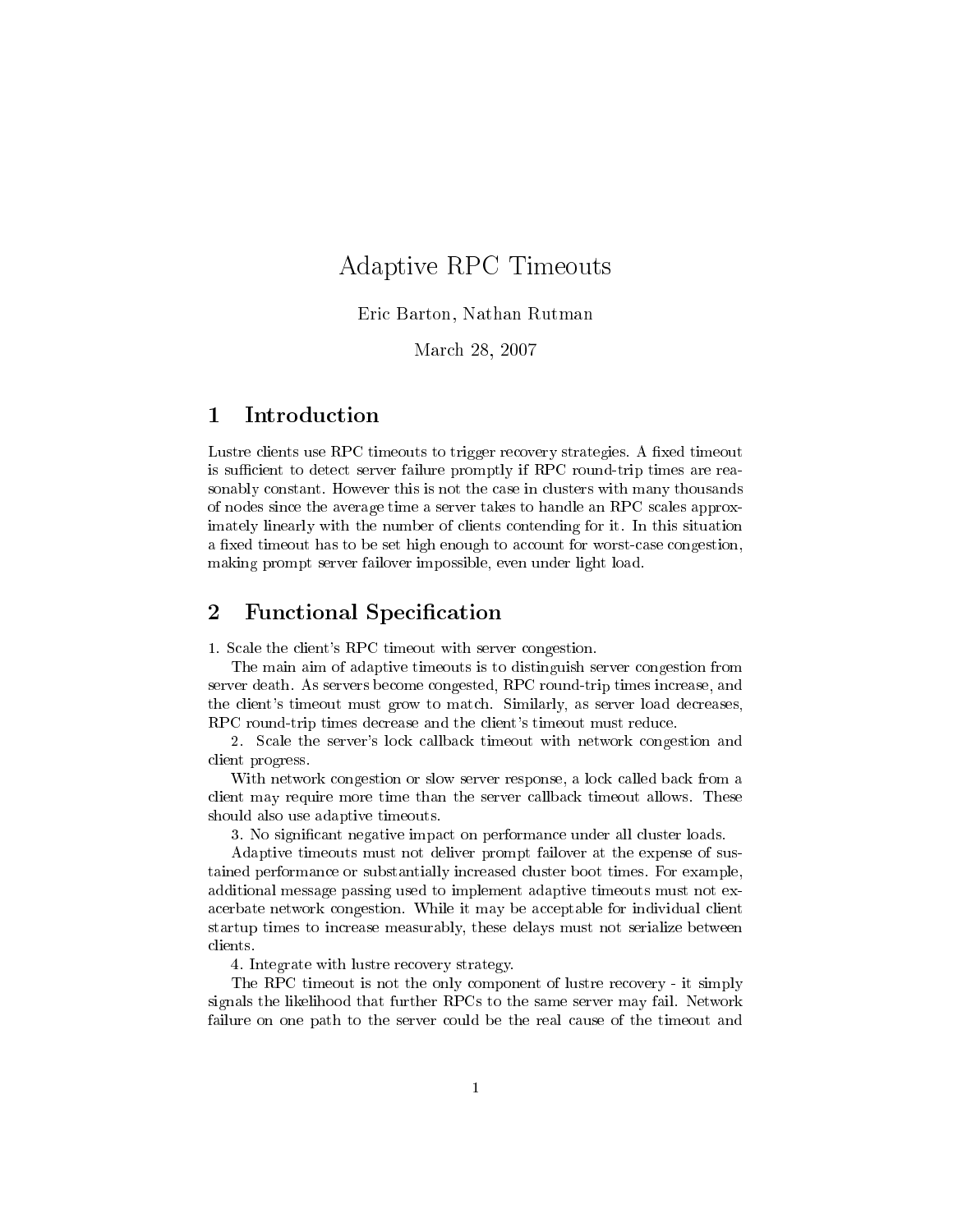lustre recovery should therefore not immediately assume that a timeout means that the server is unreachable.

5. No impact on LNET in the first implementation.

Adaptive timeouts should account for additional latencies introduced by network loading and router congestion, and can be accounted for at the ptlrpc level. Changes to LNET (e.g. true out-of-band signaling or complete integration of LNET and lustre timeouts) will be avoided to ensure a timely implementation.

6. Minimize site tuning.

Adaptive timeouts should reduce the need for site tuning either by eliminating tuneables or setting defaults which are appropriate across the widest possible cluster types and configurations.

### 3 Use Cases

## 3.1 Heavy load

A large cluster under heavy loading causes servers to get "backed up" processing RPC requests. The server realizes that it is unlike to be able to reply within the client's stated timeout and sends an early reply to the client giving a more accurate estimatation of completion time. The client will then wait that amount of time for a response, rather than an arbitrary fixed value.

A lock revocation callback on a client requires the client to flush some large buffers. The I/O is proceeding slowly (due to e.g. heavy server loading). The client sends an early reply back to the server stating its estimated completion time.

## 3.3 Recovery

Recovery times for large clusters have been slow due to large obd\_timeout values, which were required to handle server congestion. Adaptive timeouts decouple the network and server loading from the obd\_timeout value, leading to its reduction back down to a more responsive value and subsequently faster recovery.

# 4 Logic Specification

The initial implementation adapts RPC timeouts and lock callback timeouts to become independent of server and network performance. Timeout tuning may still be required to account for network congestion at the server and on LNET routers. However this should be the exception rather than the rule - experience shows that network latency is much lower than current RPC round-trip times on a congested cluster.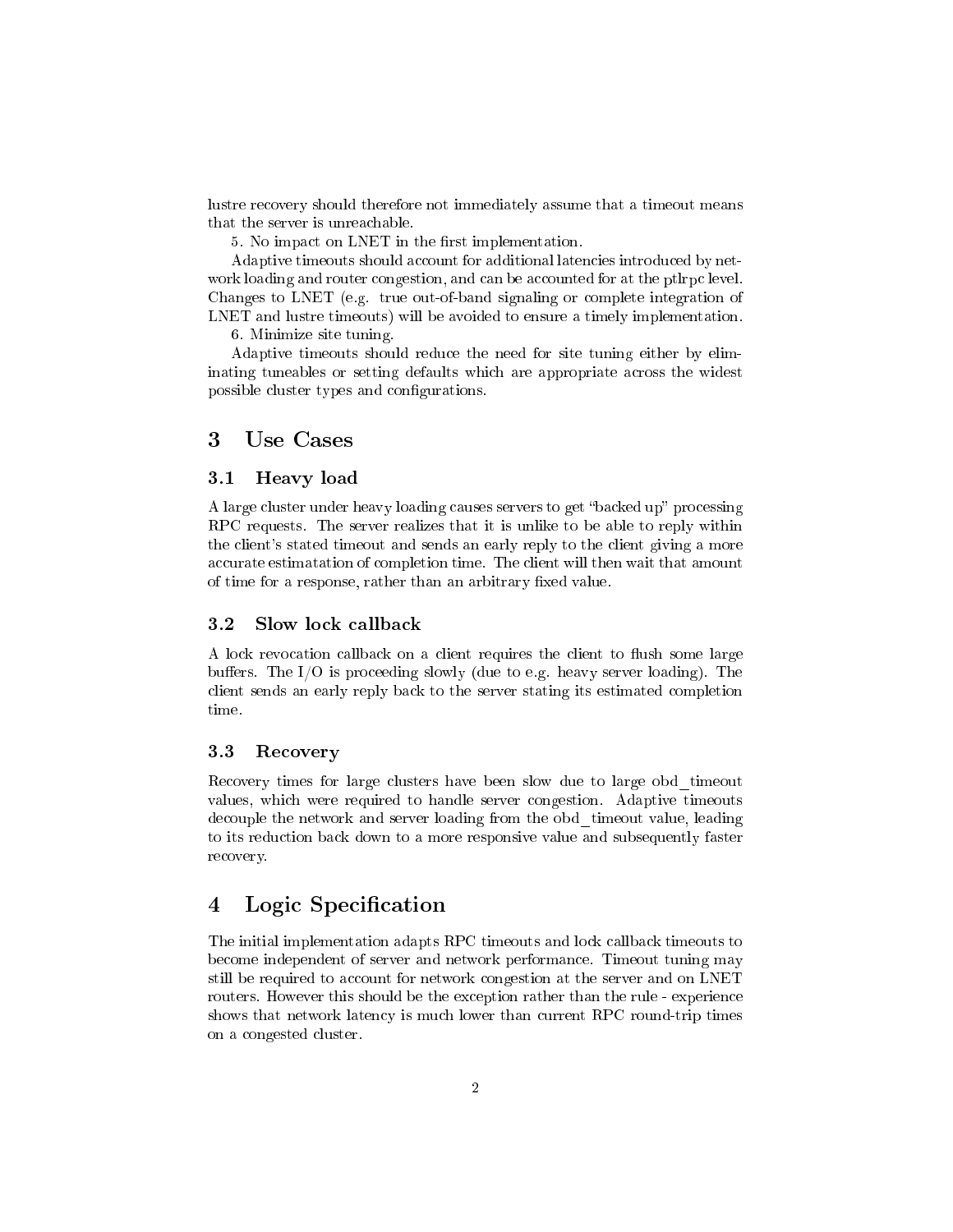There are three basic mechanisms. Firstly, the client bases its RPC timeout on recent RPC round-trip times and also on recent RPC service times which the server includes in all replies. Secondly, the server may send a keepalive reply to adjust the client's timeout if it will not be able to deliver the normal RPC reply before the client will time out. Thirdly, if the client times out an RPC, it should fall back to a lighter-weight reconnection strategy rather than assuming the server is actually down. This third mechanism is beyond the scope of this document. The first two are implemented as follows.

(Take "client" to mean the initiator of an RPC request, and "server" to be the handler of that request. E.g. an MDT may be a "client" of an ldlm "server" running on a Lustre compute node.)

- The server maintains a current worst-case RPC service time. RPC service time is measured from when LNET delivers the RPC request (arrival event) to when the server posts the normal RPC reply. The current worstcase RPC service time is the maximum service time computed over the last last N RPCs.
- The initial connection request RPC uses a site-tunable timeout that accounts for worst-case network congestion. This ensures the client does not give up before the server has any hope of replying. The default is good for the vast majority of clusters (e.g. 10 seconds caters for a server with a 1GigE NIC with over 1,000 clients or an XT3 server with nearly 10,000 clients).
- The client keeps 2 logically separate reply buffers the normal RPC reply and the early "busy" reply. These will be allocated contiguously and posted with a single ME/MD for the lowest performance impact. This requires a change in the ptlrpc layer to allow it to unlink the ME/MD only when the normal reply is received.
- The client computes an RPC service timeout based on the most recent RPC service times it has seen. This could use a tunable factor (e.g. 110%) and/or a tunable increment (e.g. 2 seconds) - the defaults should be good for all sites. This timeout is sent in the RPC request. The RPC timeout is computed by adding the service timeout to the worst-case network congestion timeout. The client must maintain a history of RPC service times for each portal on each server.
- The server checks the service timeout in the RPC request when it arrives. If it is less than the server's current maximum, an early reply message is sent immediately stating the server's current value.
- Both client and server's RPC service timeouts are visible via /proc variables. The client also publishes its current and worst-ever network latencies (i.e. round-trip time minus RPC service time).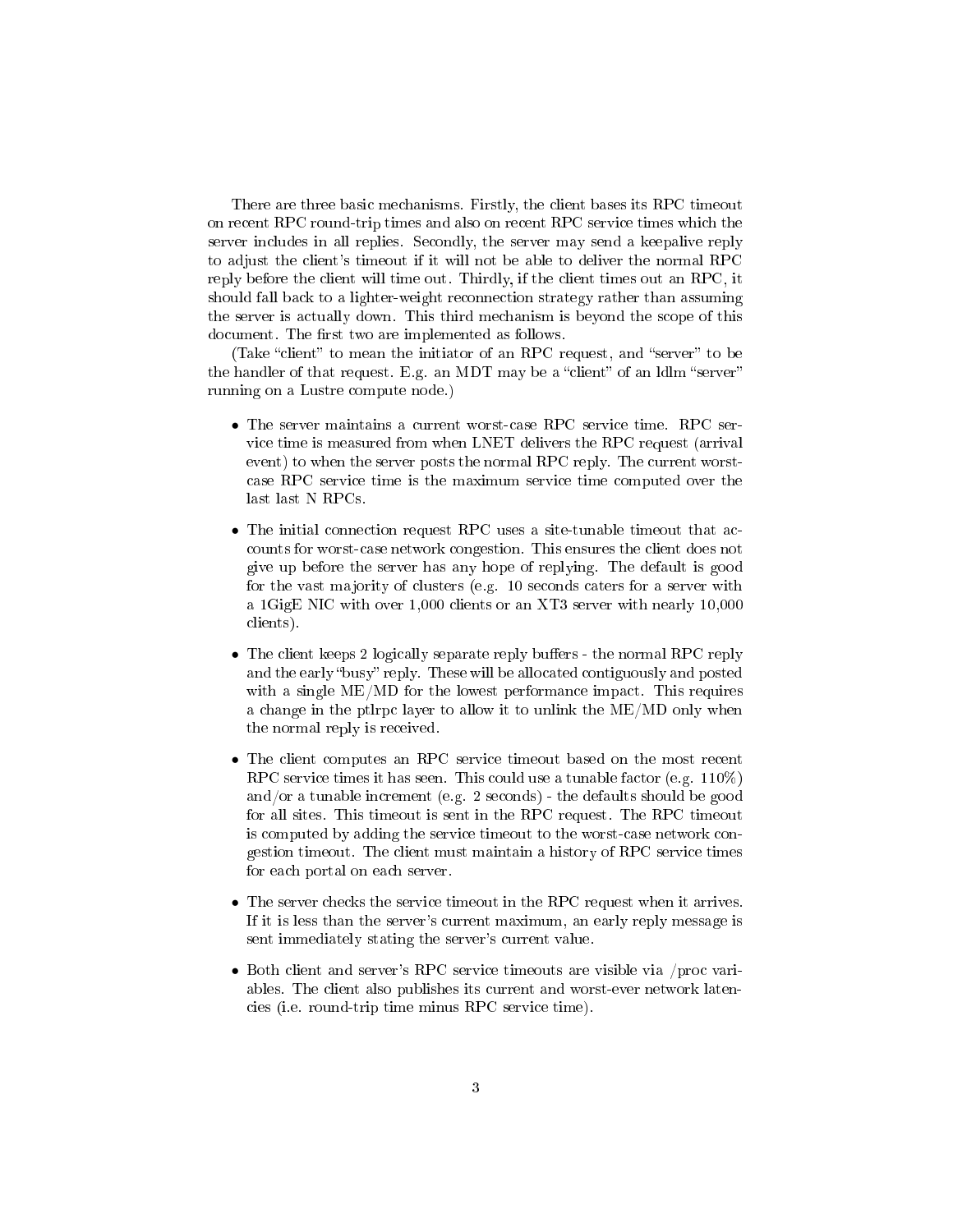## 5 State Management

There is no persistant data; obd timeout will be used for initial values before any measured data is known.

Servers maintain a worst-case RPC service time for each service.

Clients maintain an estimated max service time per portal per import

ME/MD must now accomodate two reply messages, so we must maintain a pointer to the real reply.

#### $5.1$ obd timeout

Decoupling the RPC timeouts from obd timeout will lead to a much less deterministic sequence of timeouts. Notably, if the adaptive timeouts grow larger than the fixed obd timeout, it is quite possible that processes will give up too soon, even though the RPCs will successfully complete. We make the assumption in code that if we have waited longer than obd\_timeout, that something failed or will fail  $-$  this is no longer the case. We also make the assumption that some things (ldlm callback) should take much less time than a "full" obd\_timeout - this is also no longer the case with adaptive timeouts, as the regular RPC timeout may now be very short, on the same order as an ldlm timeout.

Therefore, we will have to replace many of the obd\_timeout based wait intervals with an appropriate adaptive interval (based on the import or export measured latencies). All multipliers should be removed, since they are meaningless with decoupled timings.

- Idlm  $timeout = ot/3$ , ADAPTIVE
- PING INTERVAL ot /4. The relevancy of the pinger becomes less clear with adaptive timeouts (the ping evictor may still be useful). The interval should remain constant.
- RECONNECT INTERVAL ot/10, remove throttling in import—select—conn.
- OBD\_RECOVERY\_TIMEOUT  $ot*5/2$ . Old clients may be slow to reconnect (are using a large adaptive timeout). For this case, track the maximum timeout reported in the reconnect attempts and reset the recovery completion timer based on this value every time a client rejoins.
- ptlrpc connect import (initial connect)  $=$  ot/20, ADAPTIVE
- Idlm completion ast ot, ADAPTIVE
- $ldlm$  add waiting lock ot/2, ADAPTIVE
- fsfilt check slow ot/2, DISK TIMEOUT
- $\bullet$  filter precreate ot/4, DISK\_TIMEOUT
- mds sendpage ot/4, ADAPTIVE